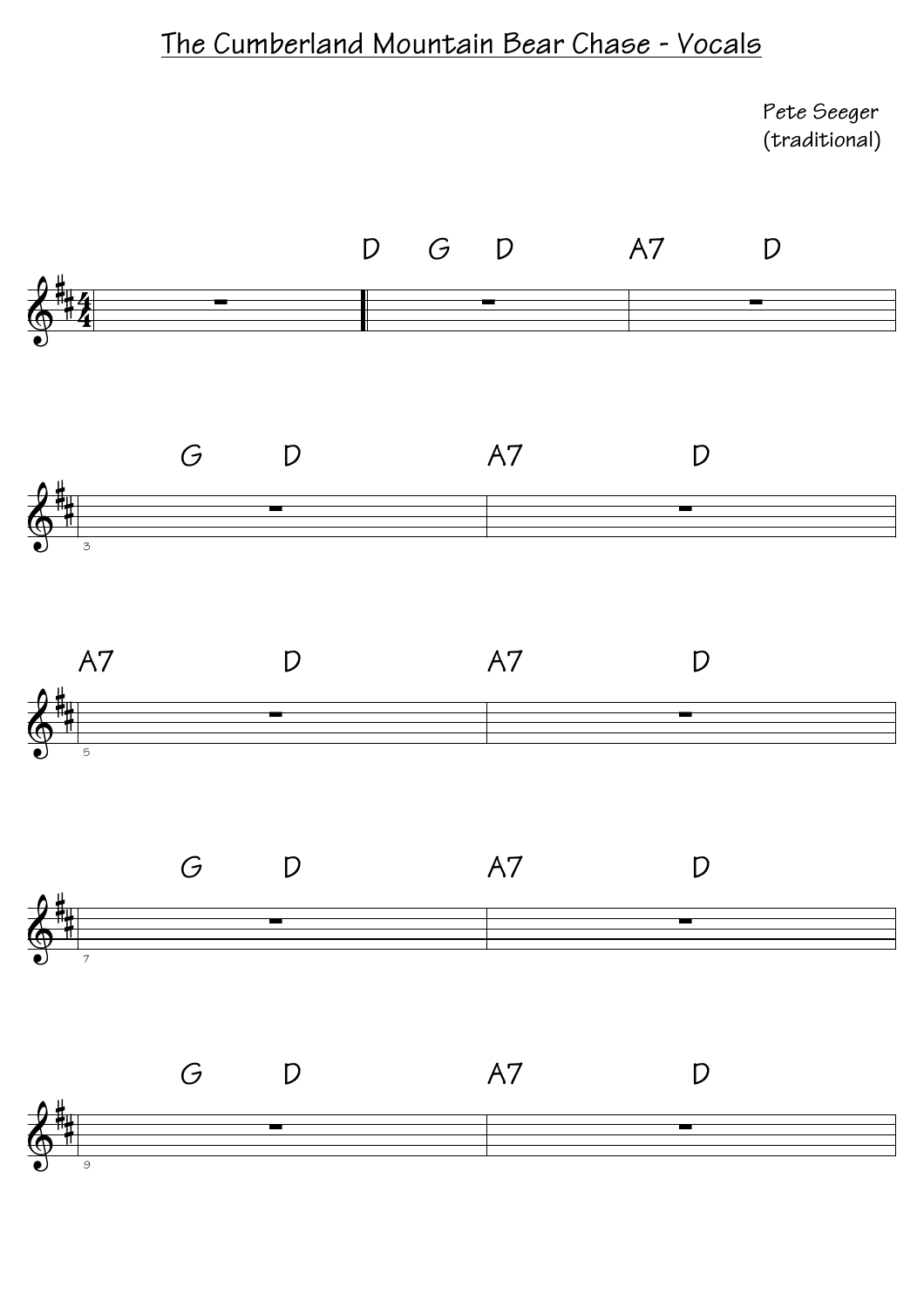

The Cumberland Mountain Bear Chase - Vocals - Page 2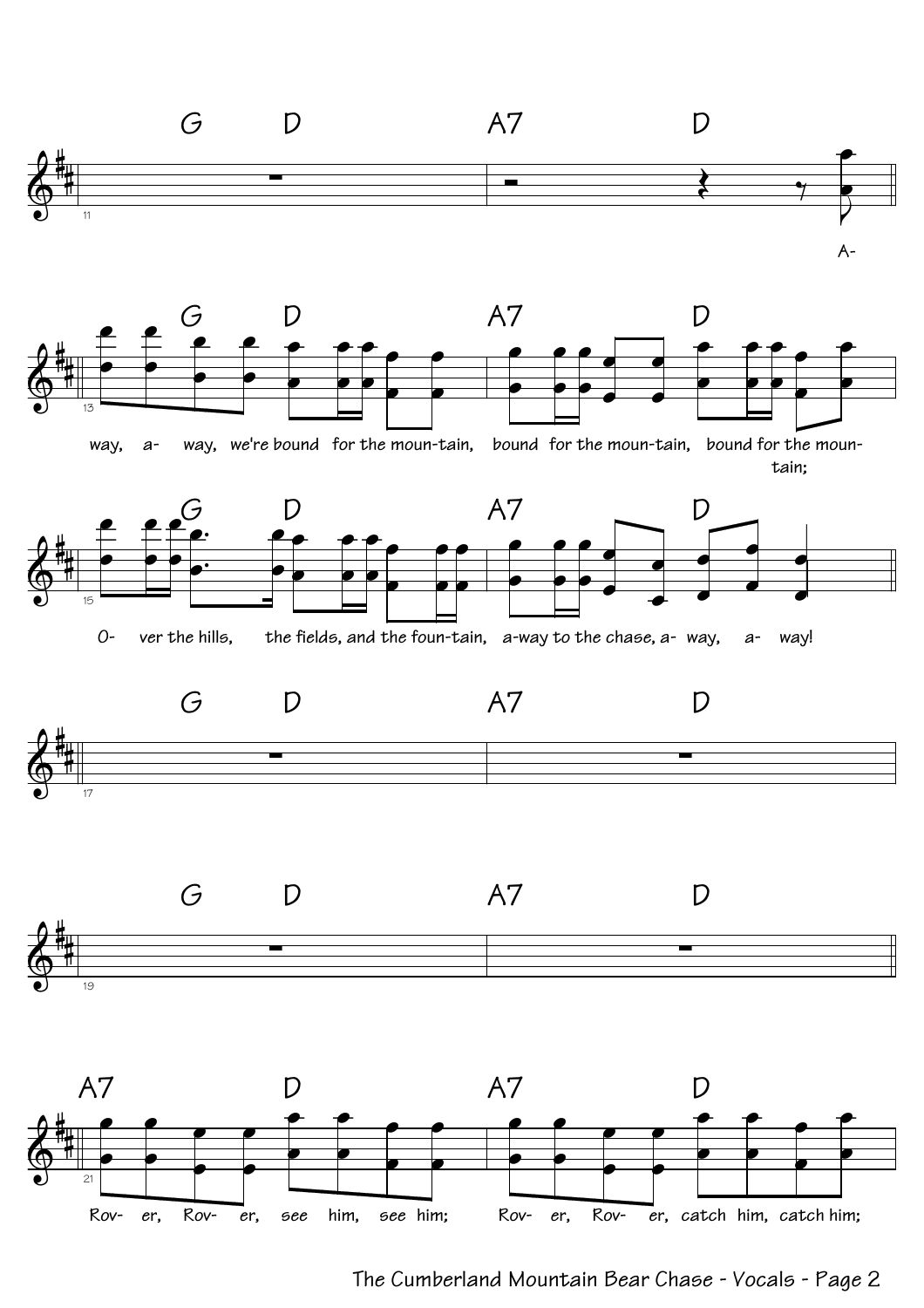

The Cumberland Mountain Bear Chase - Vocals - Page 3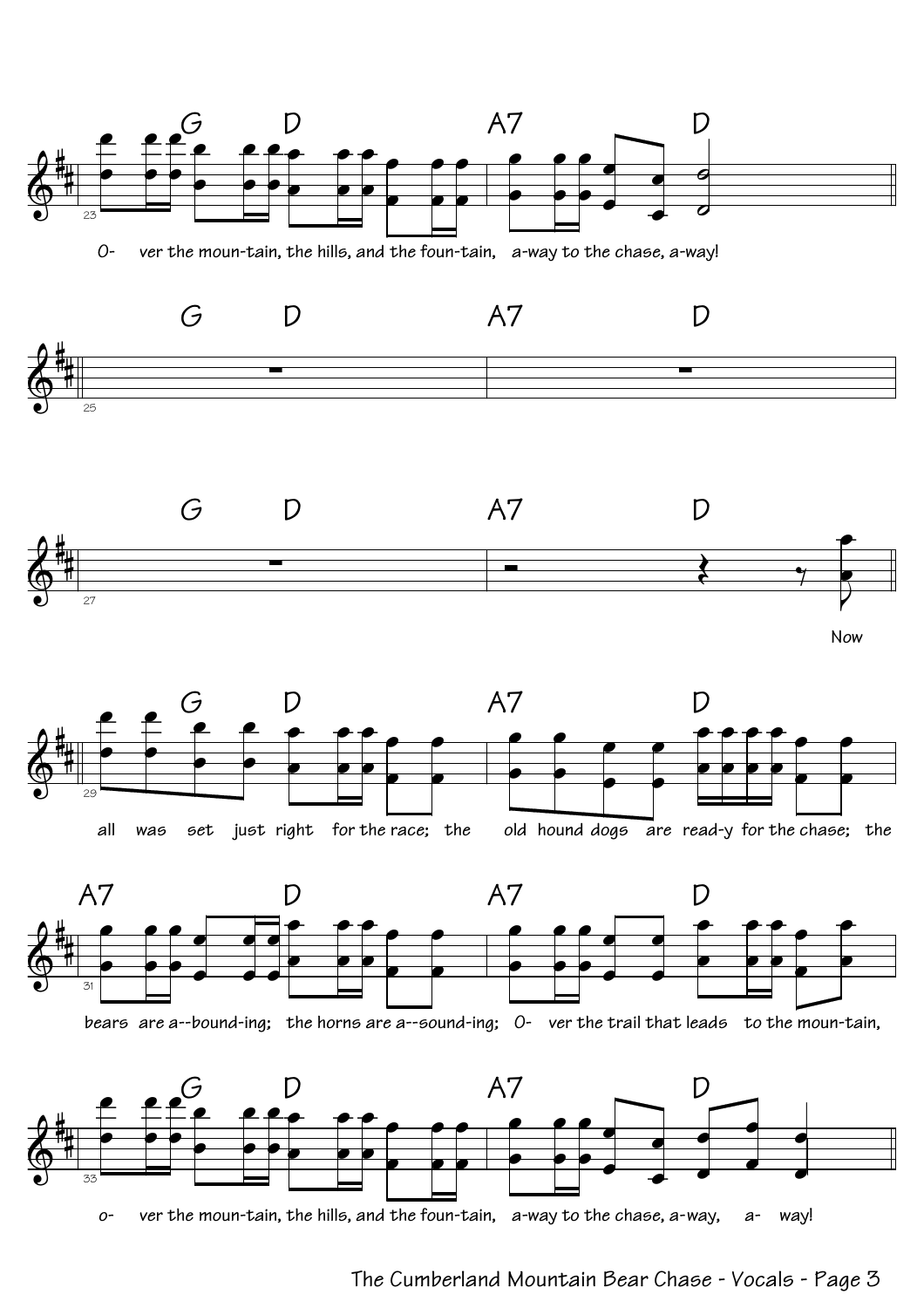

The Cumberland Mountain Bear Chase - Vocals - Page 4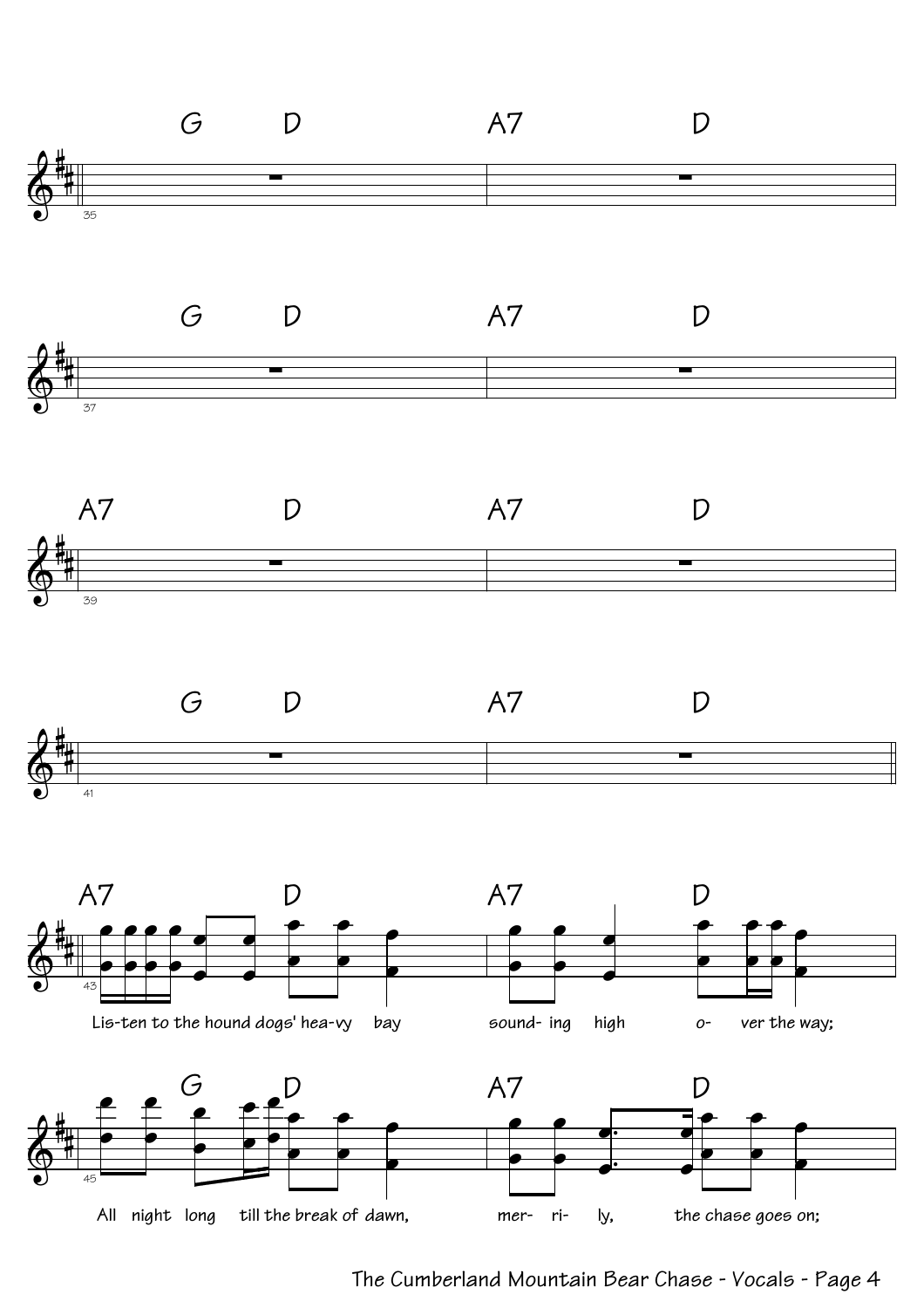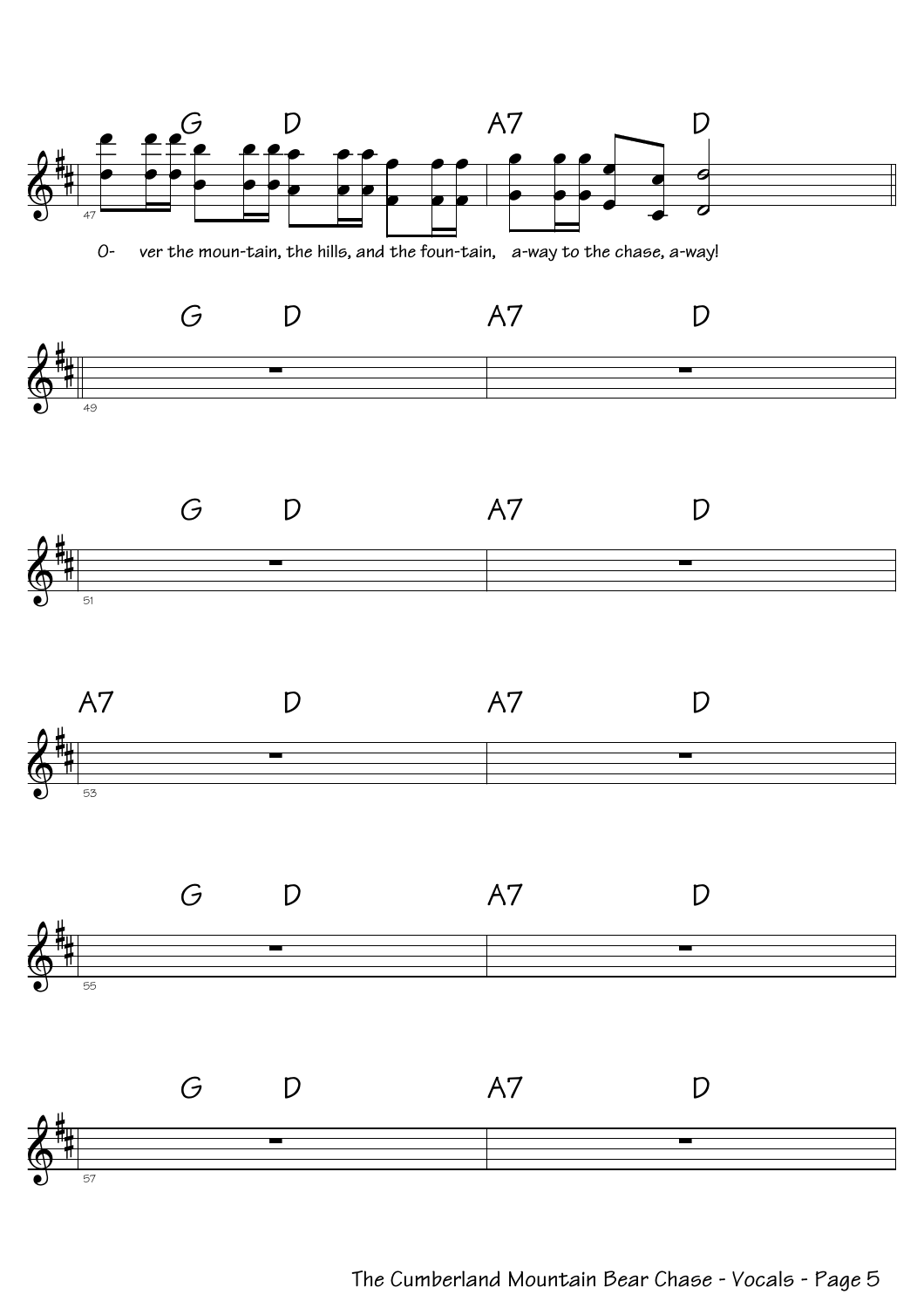

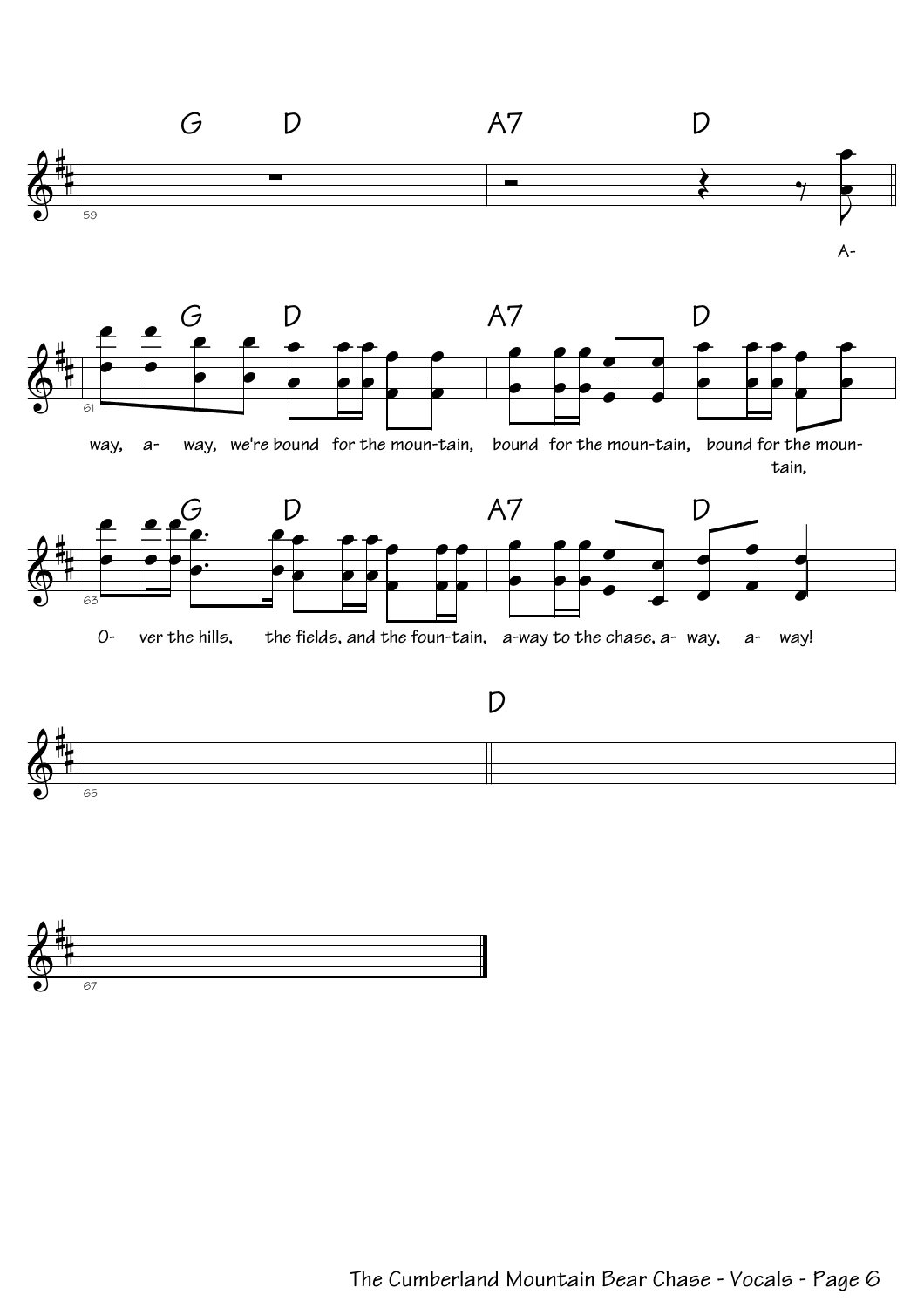# The Cumberland Mountain Bear Chase - Soloist







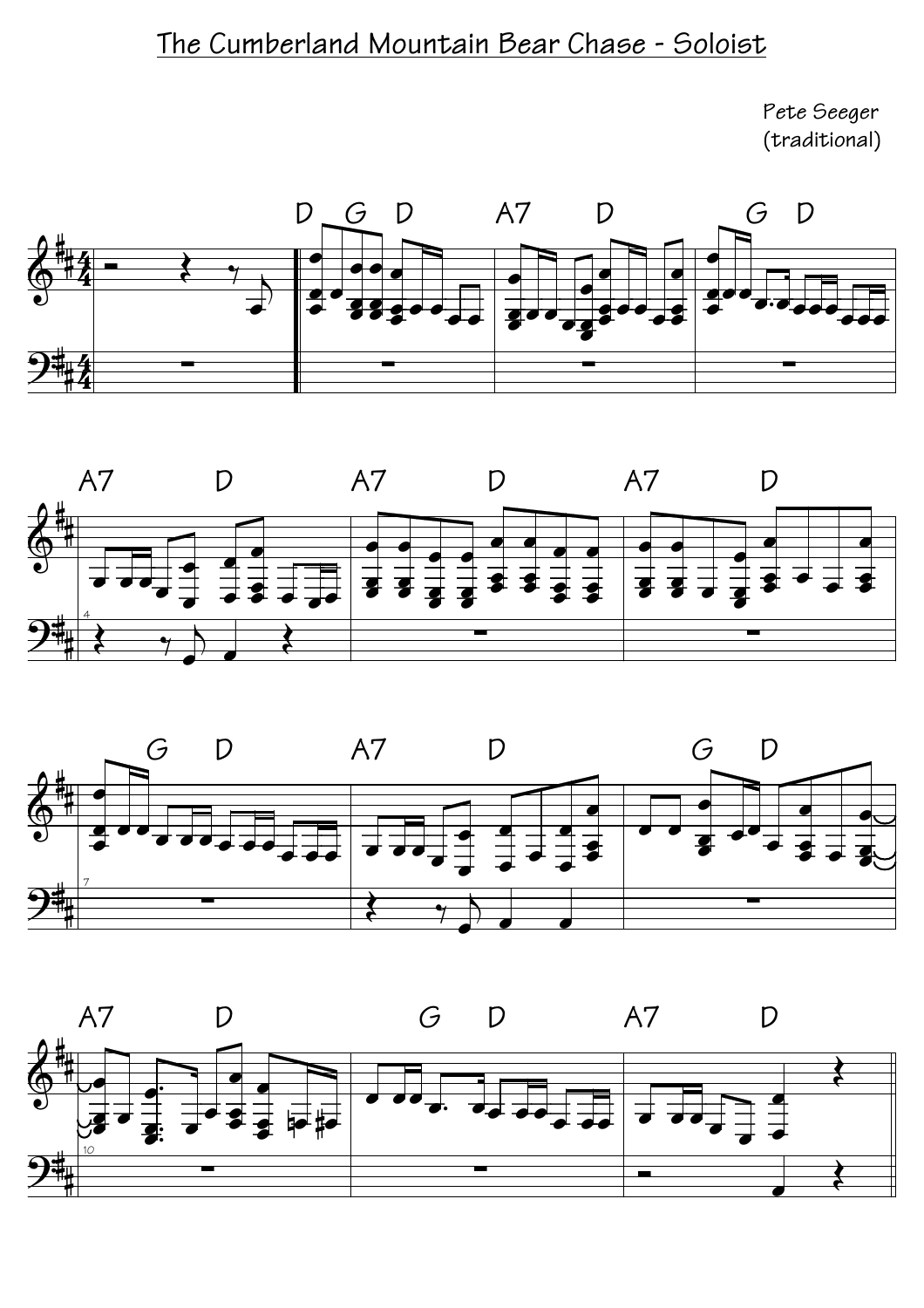









The Cumberland Mountain Bear Chase - Soloist - Page 2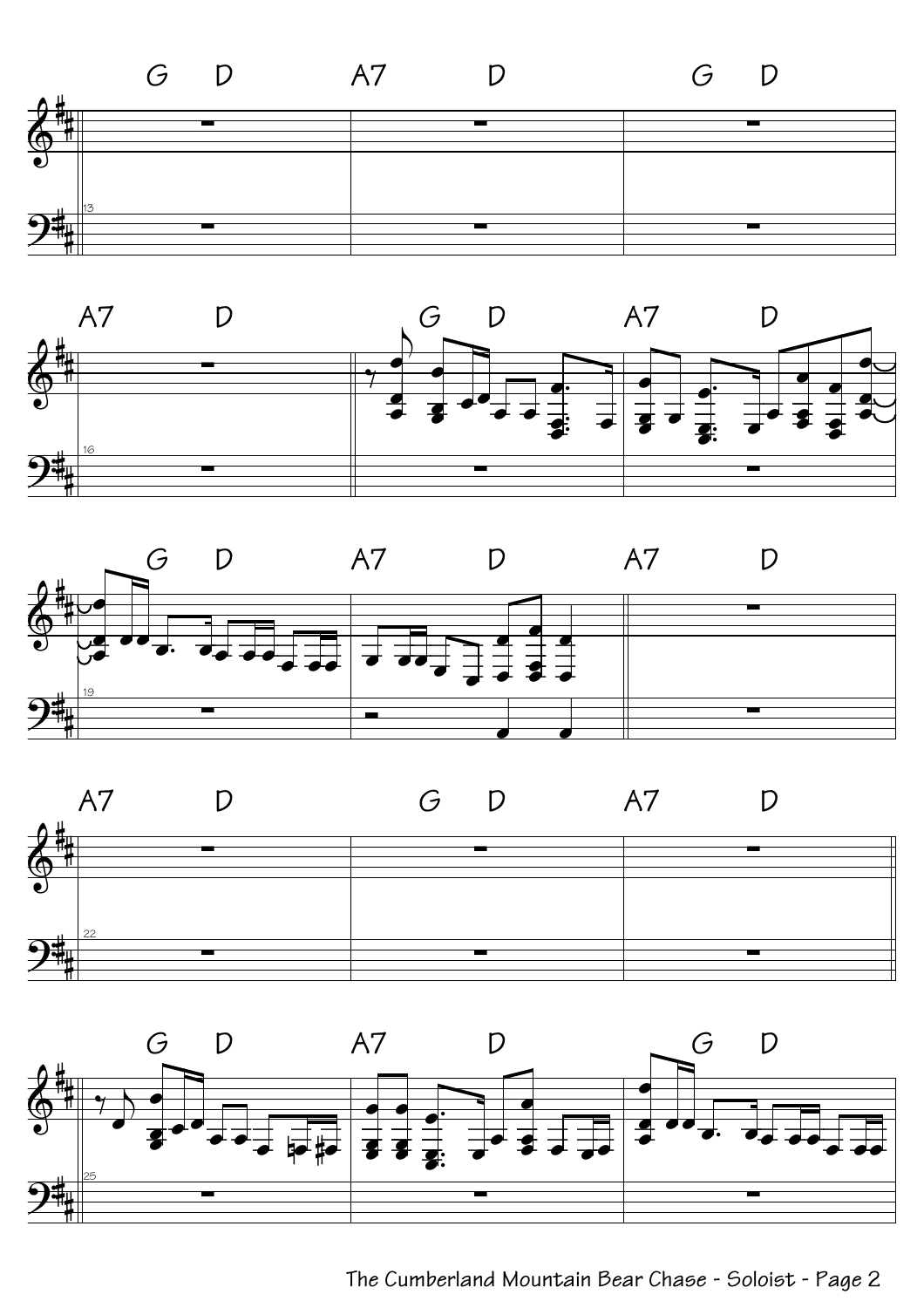









The Cumberland Mountain Bear Chase - Soloist - Page 3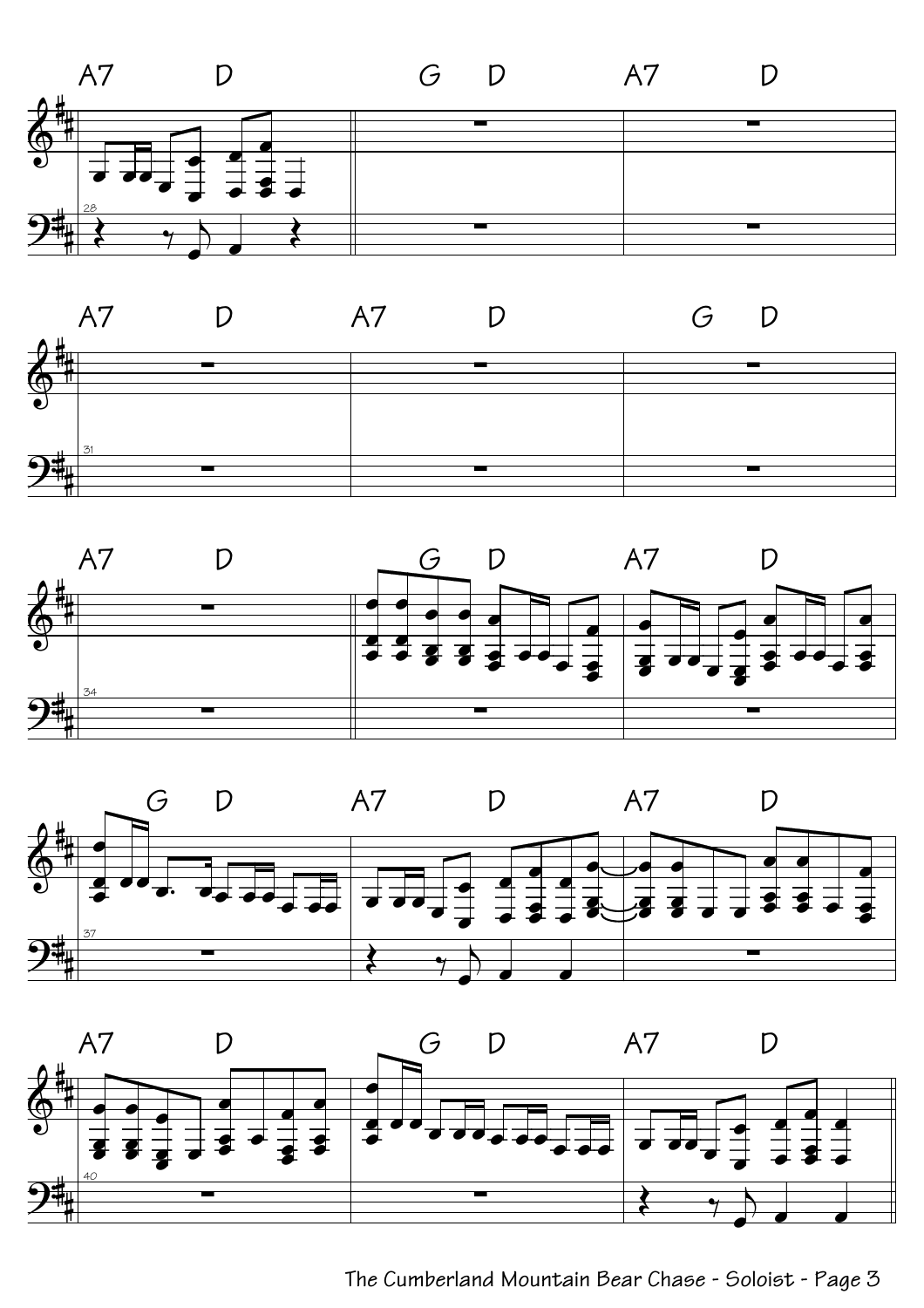









The Cumberland Mountain Bear Chase - Soloist - Page 4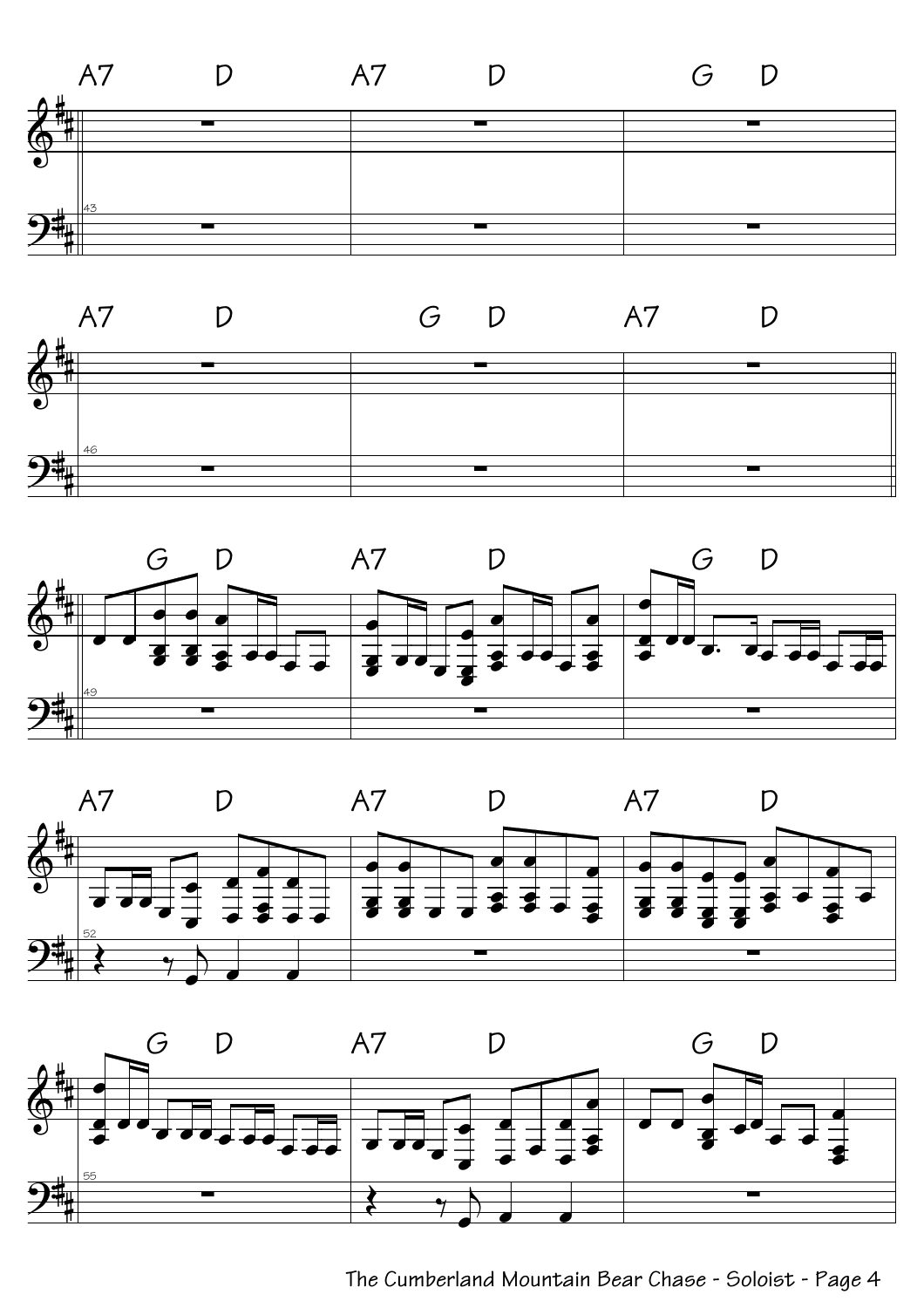





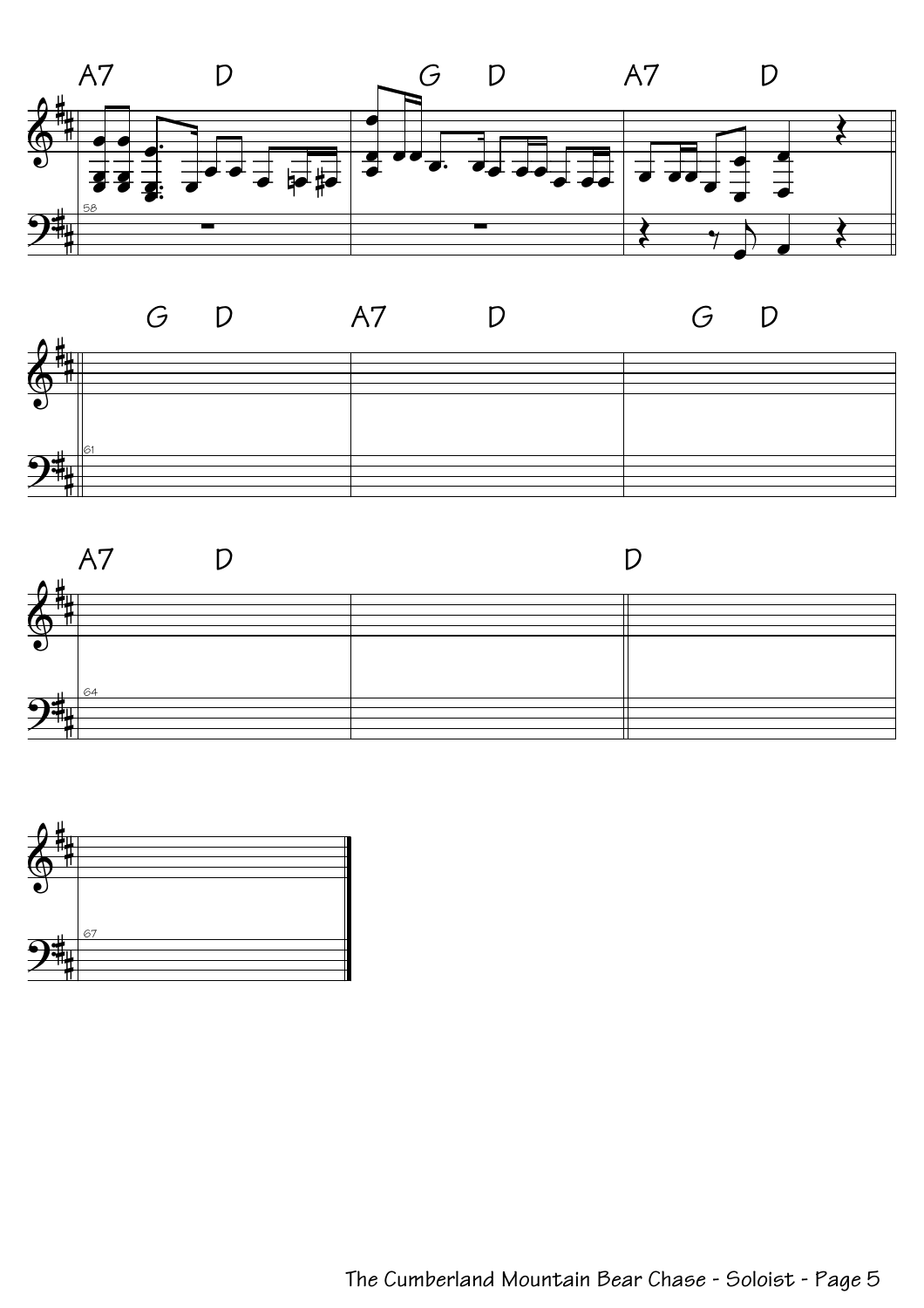# The Cumberland Mountain Bear Chase - Banjo





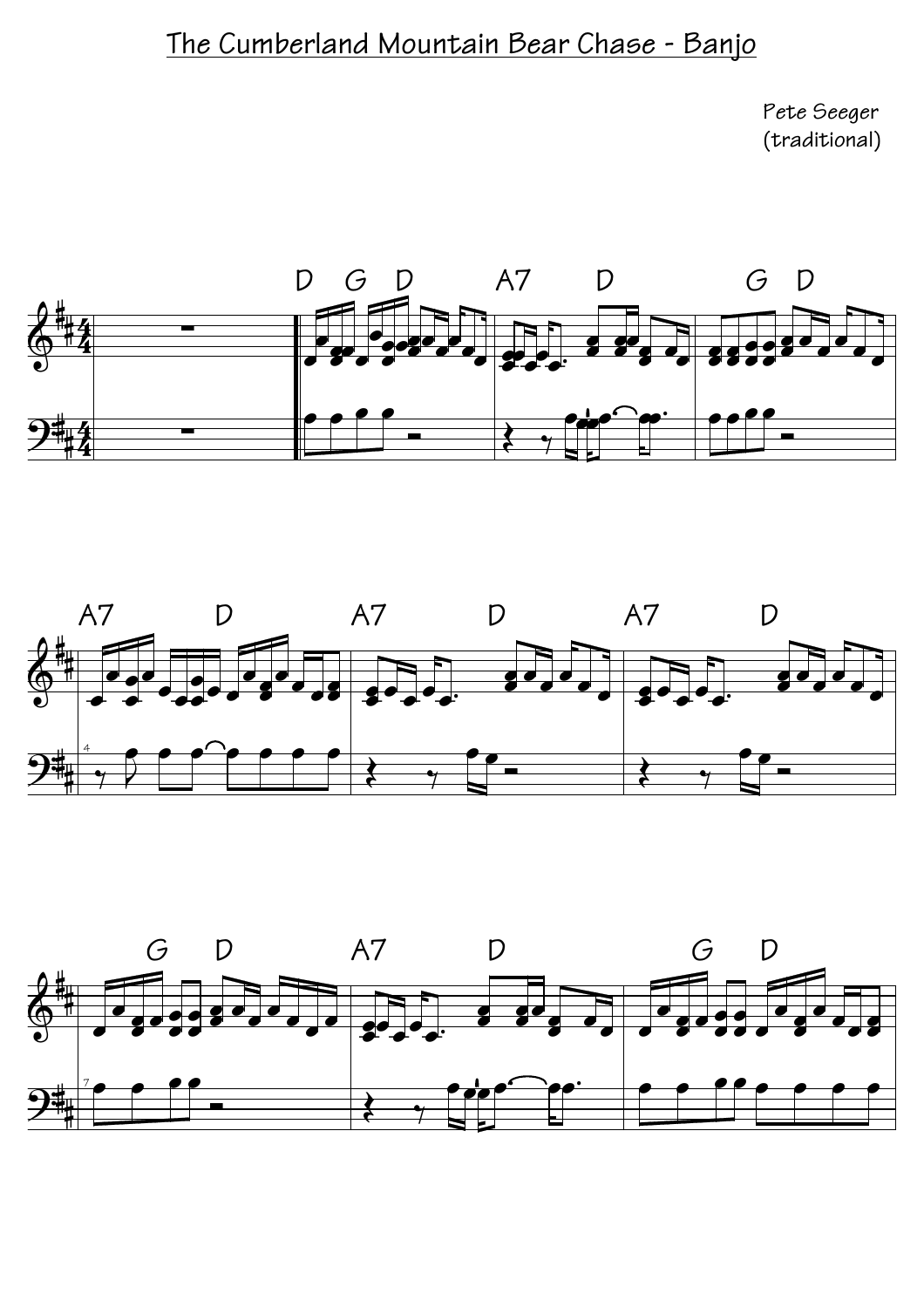





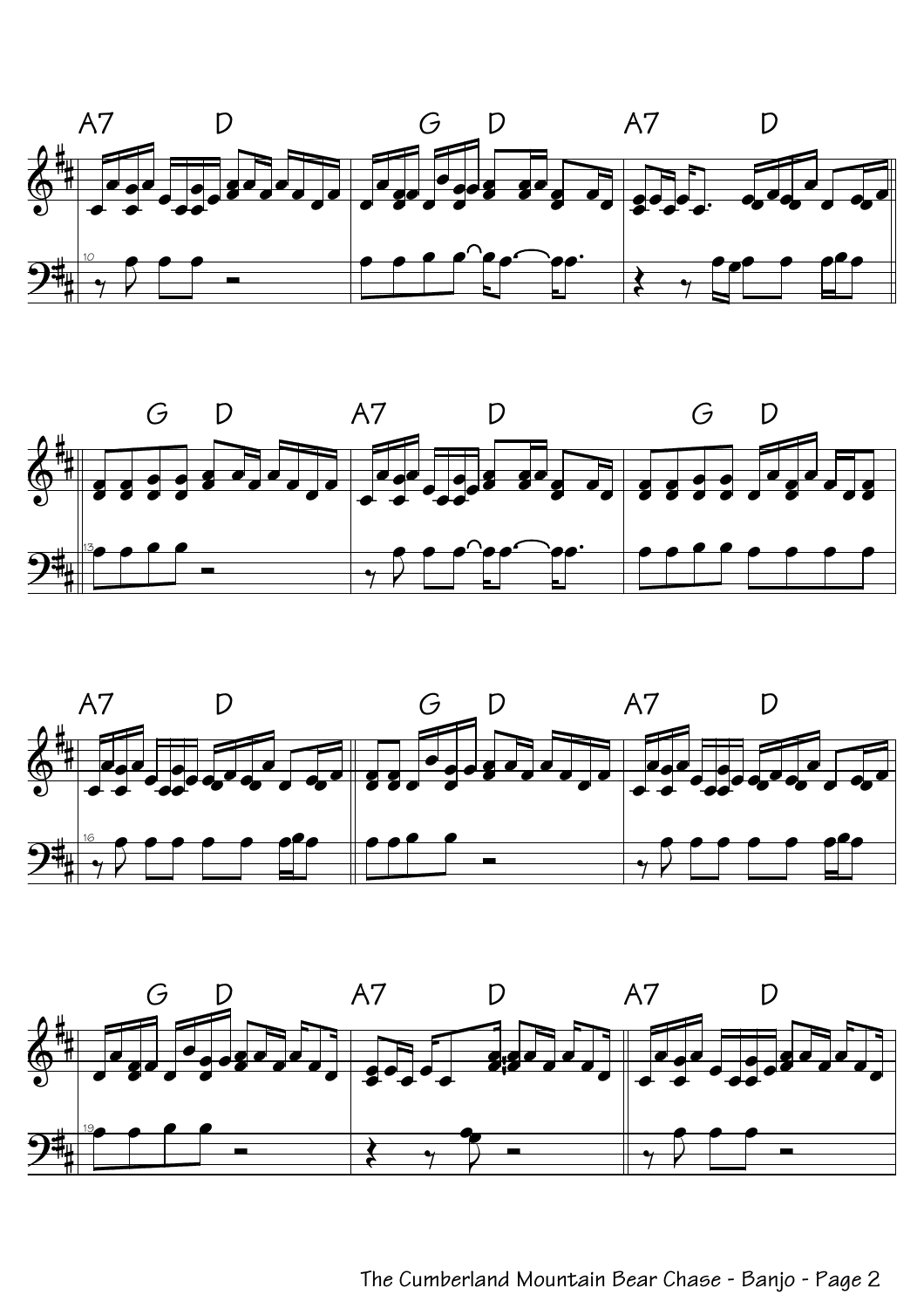





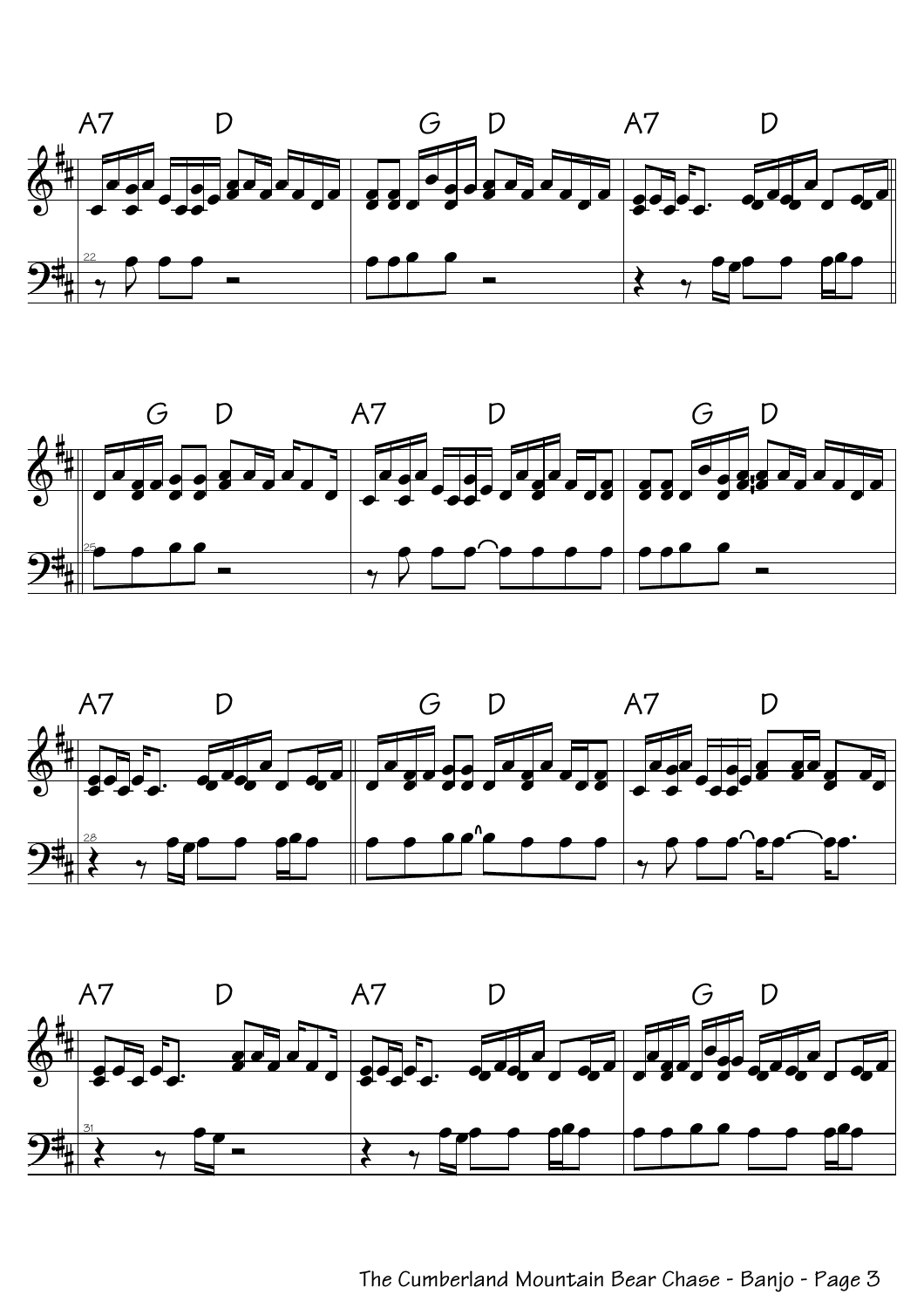





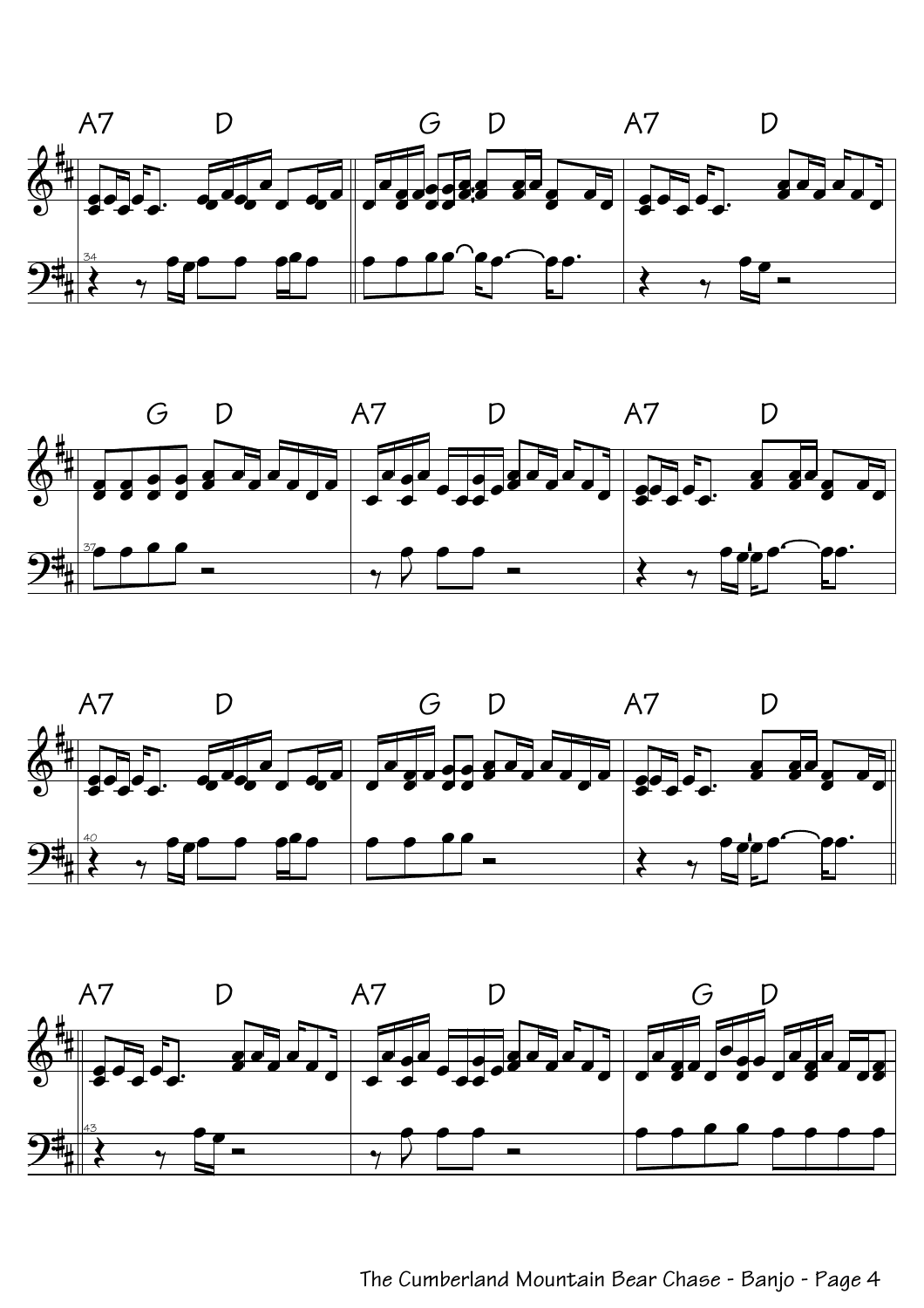





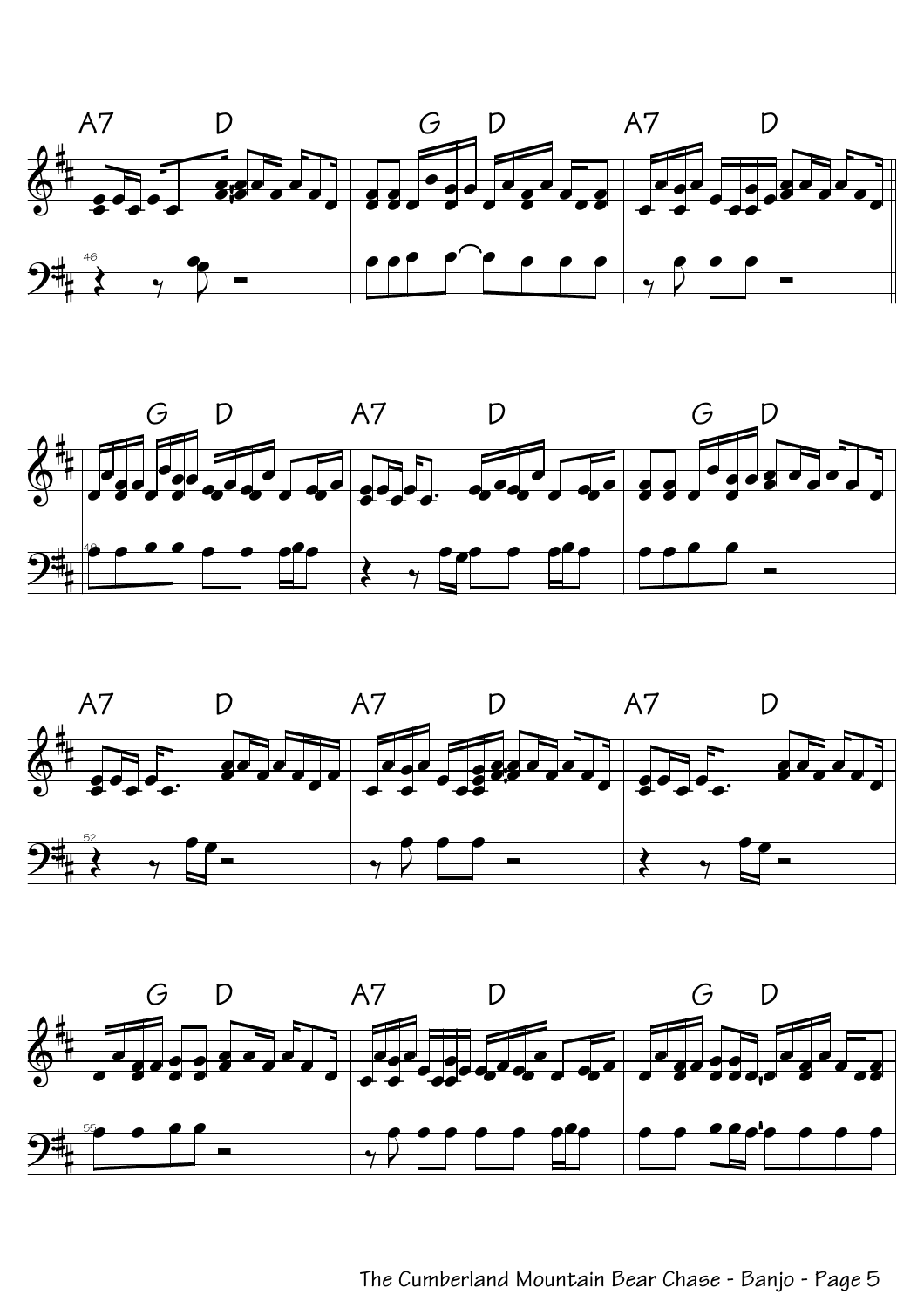





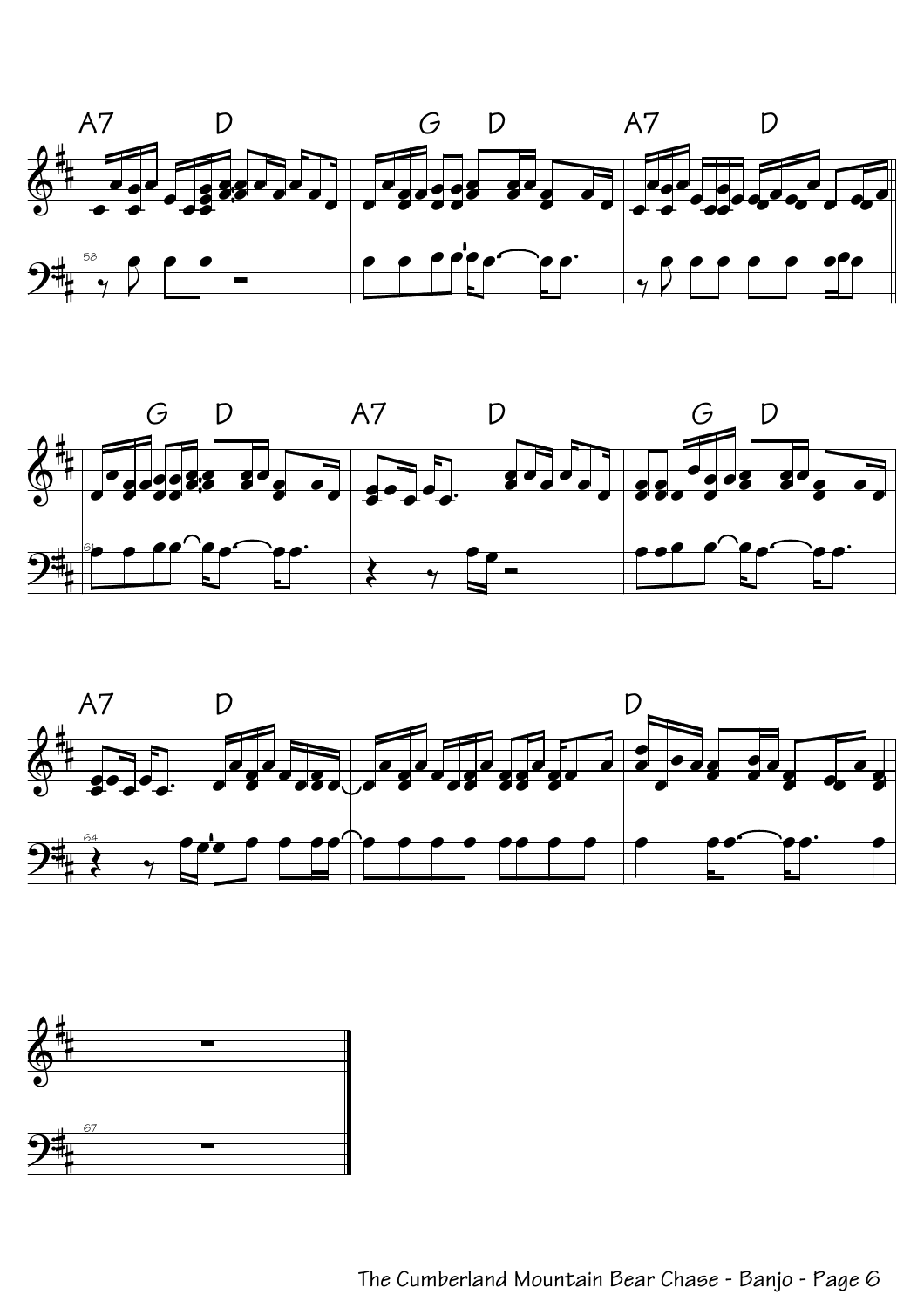### The Cumberland Mountain Bear Chase - Acoustic Guitar

Pete Seeger (traditional)











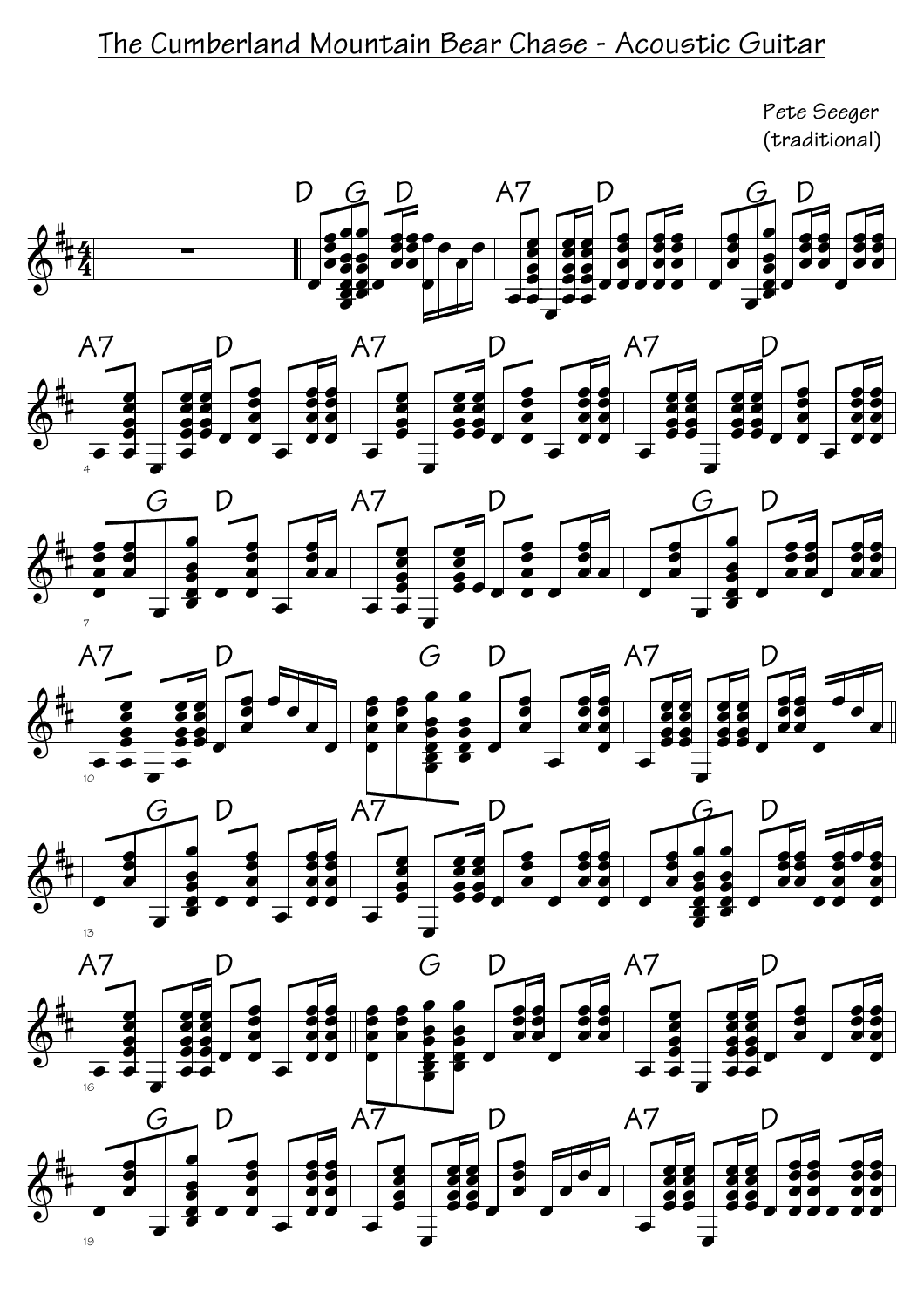











The Cumberland Mountain Bear Chase - Acoustic Guitar - Page 2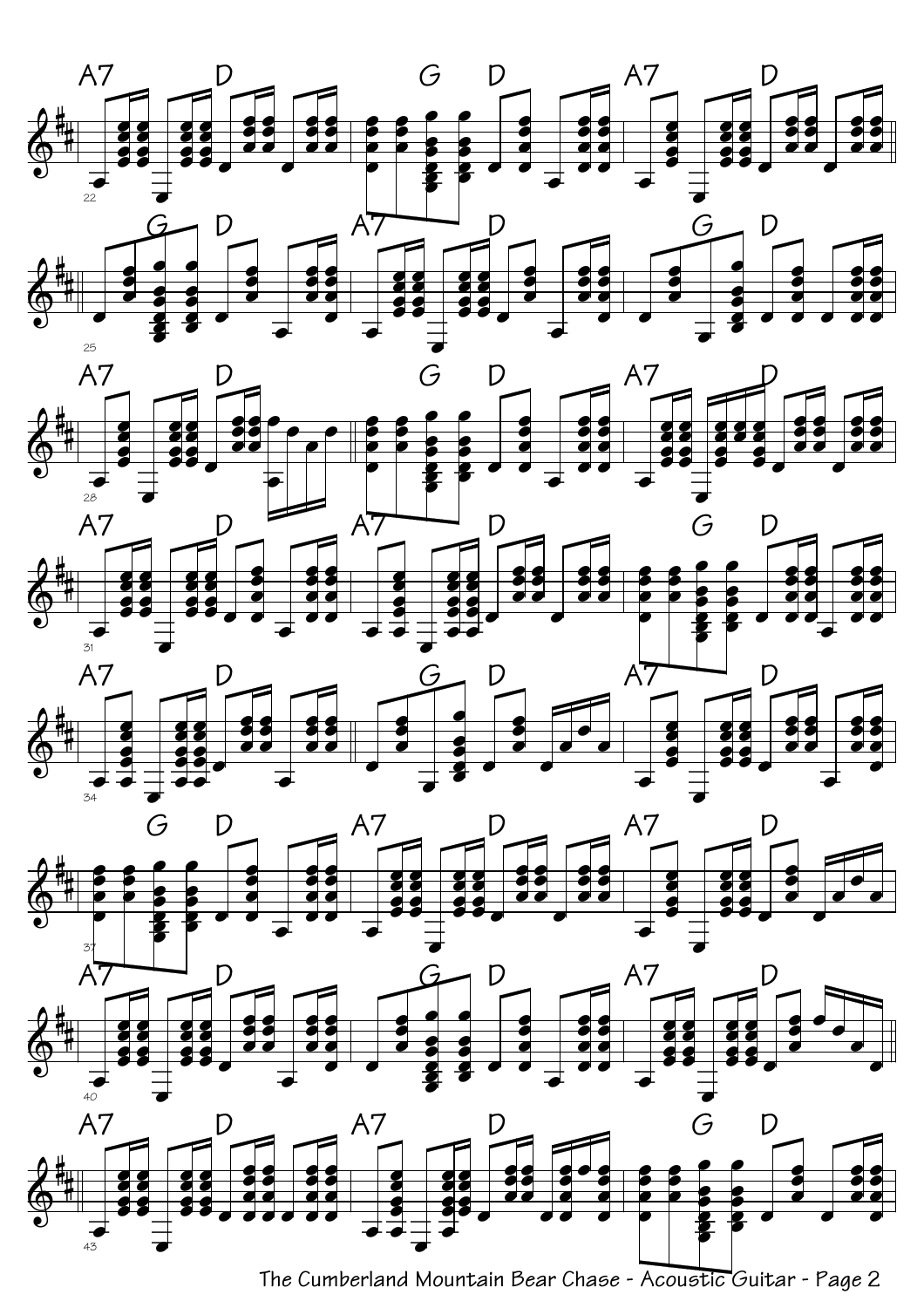













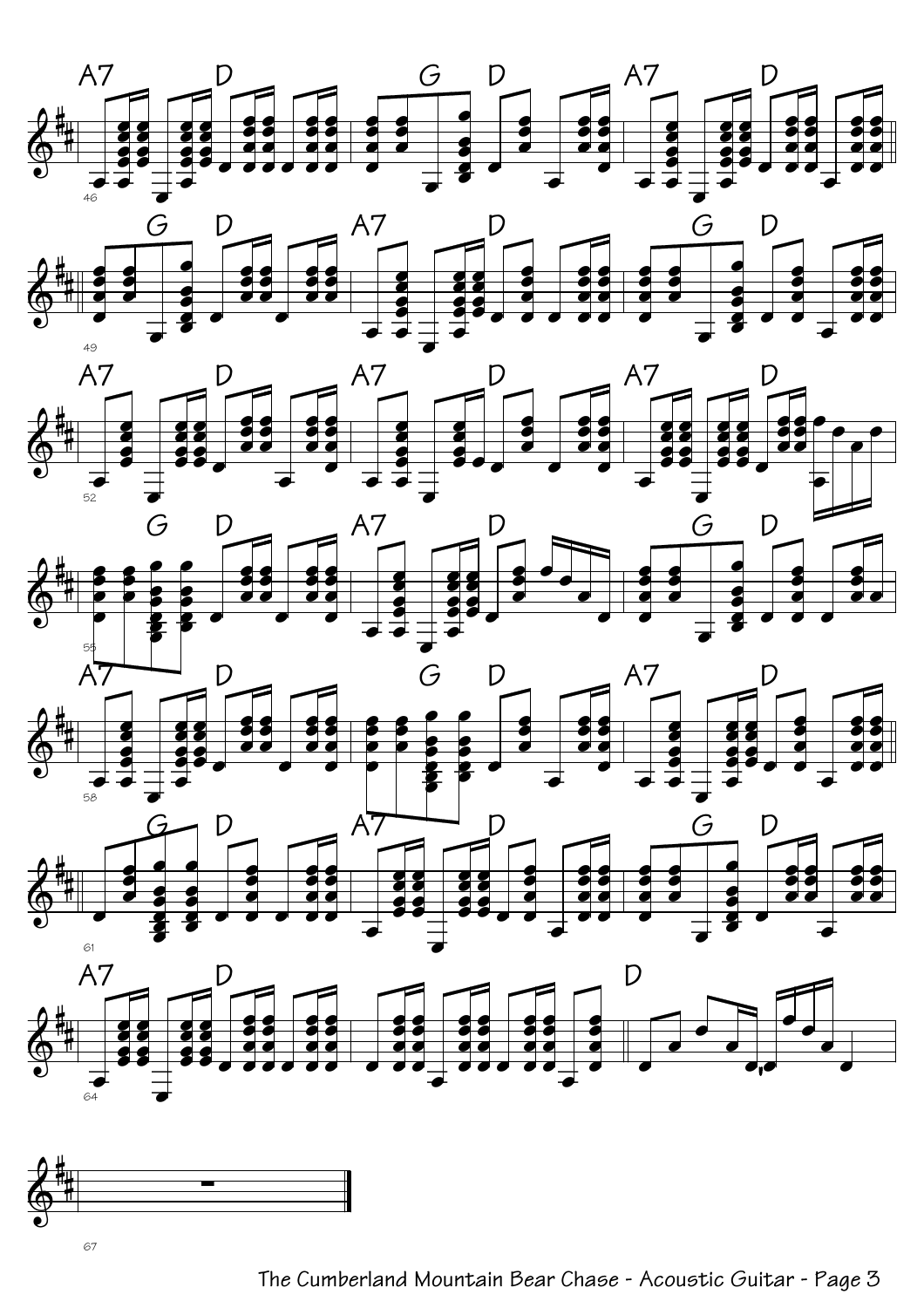# The Cumberland Mountain Bear Chase - Violin







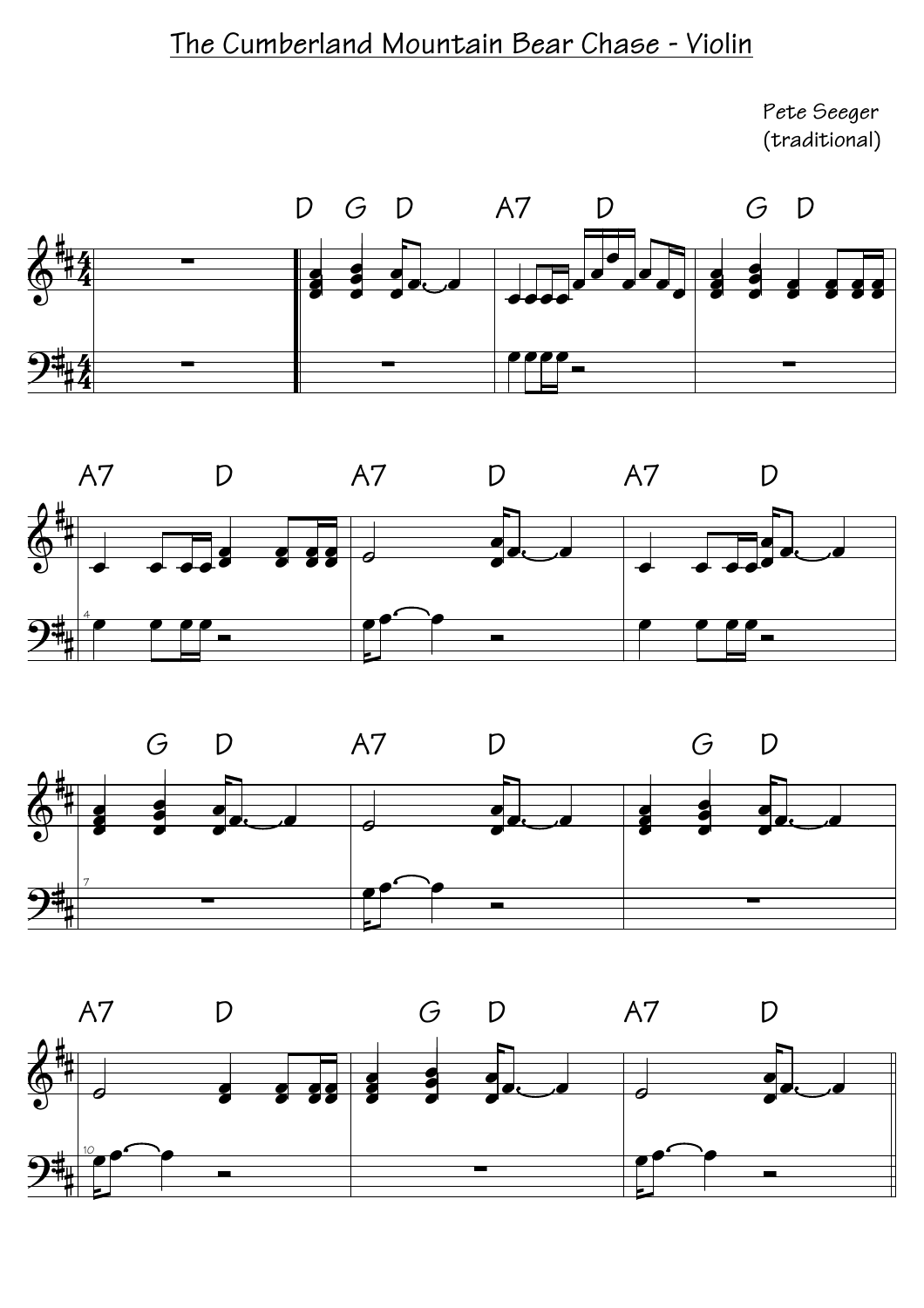









The Cumberland Mountain Bear Chase - Violin - Page 2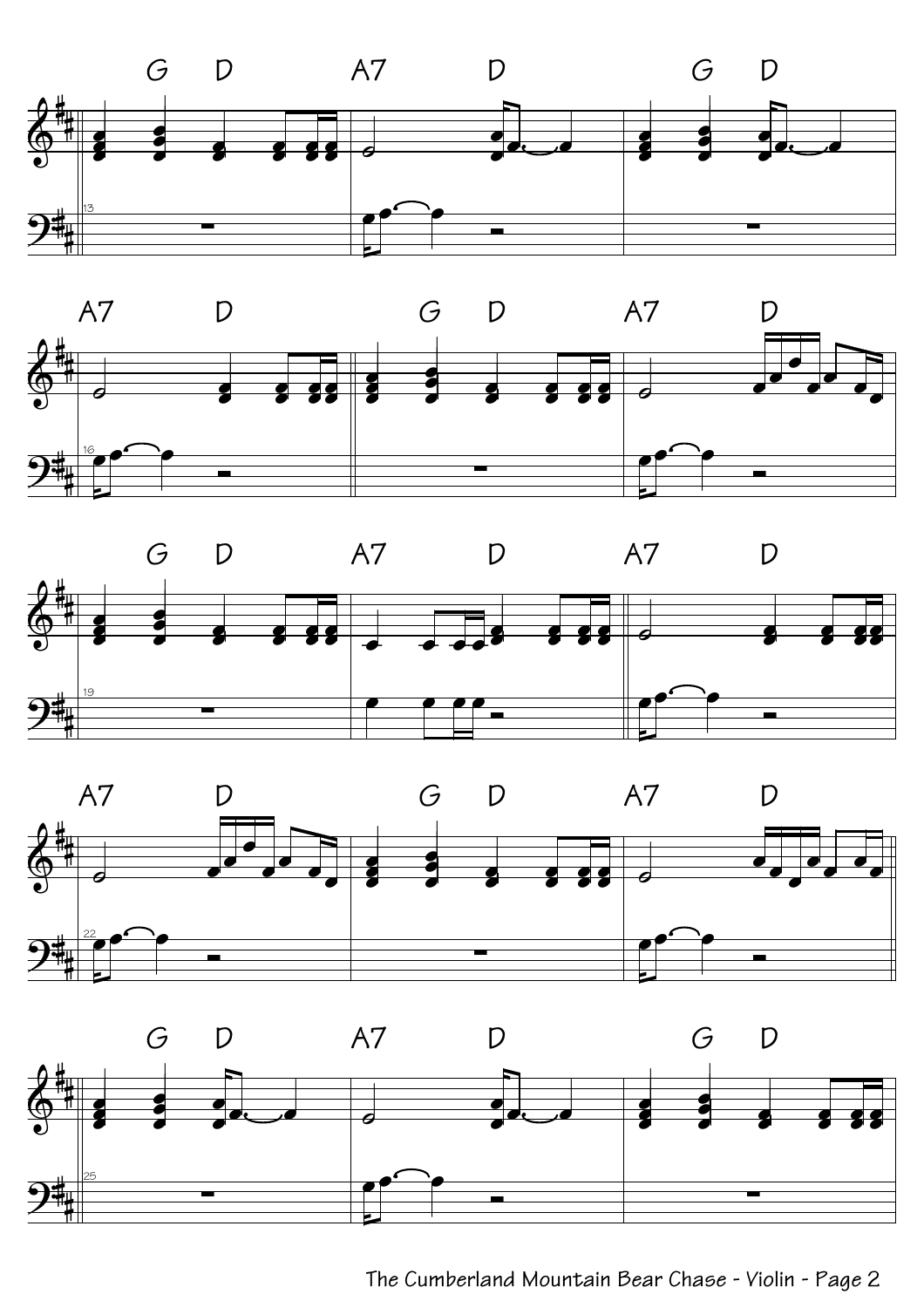









The Cumberland Mountain Bear Chase - Violin - Page 3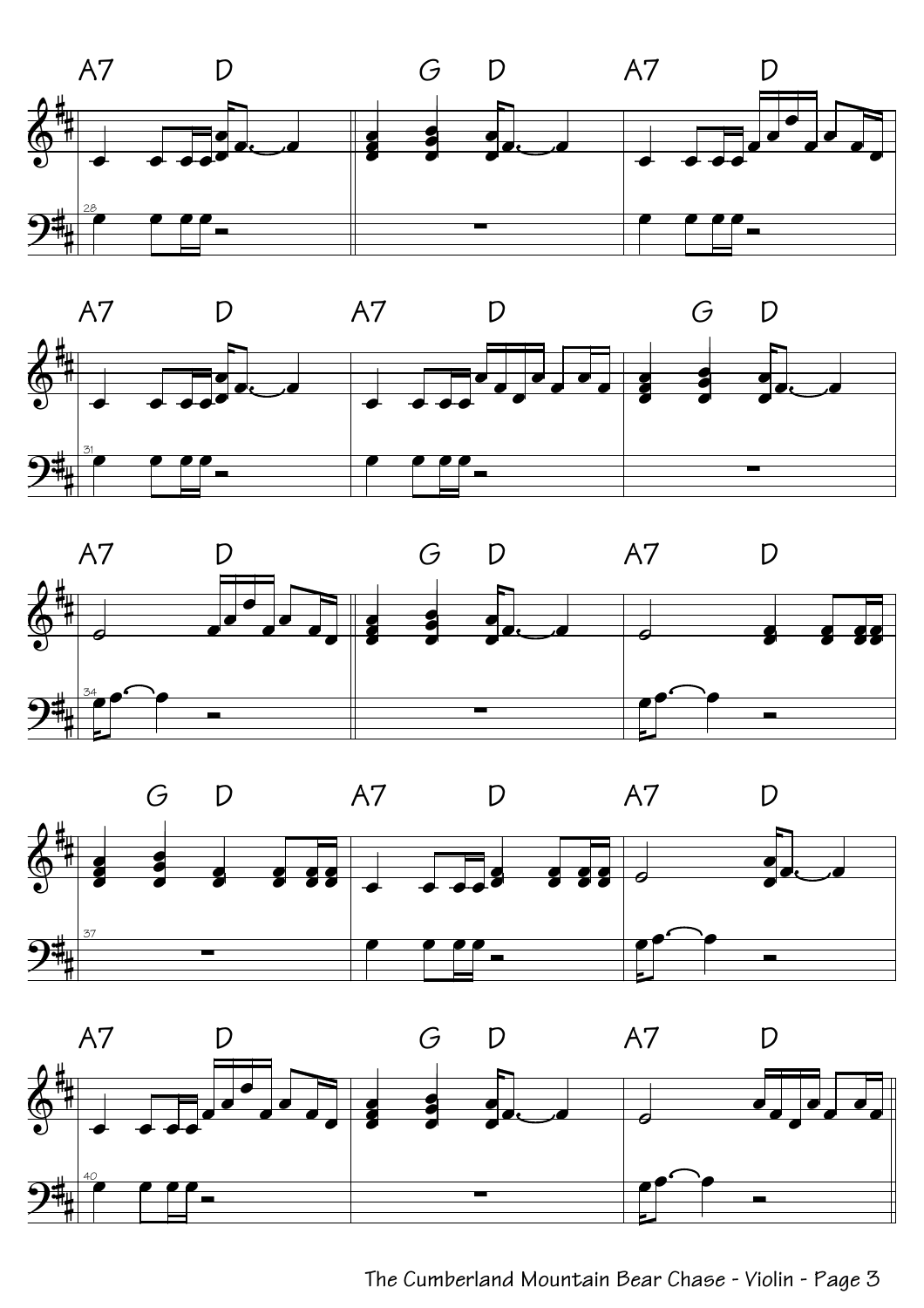









The Cumberland Mountain Bear Chase - Violin - Page 4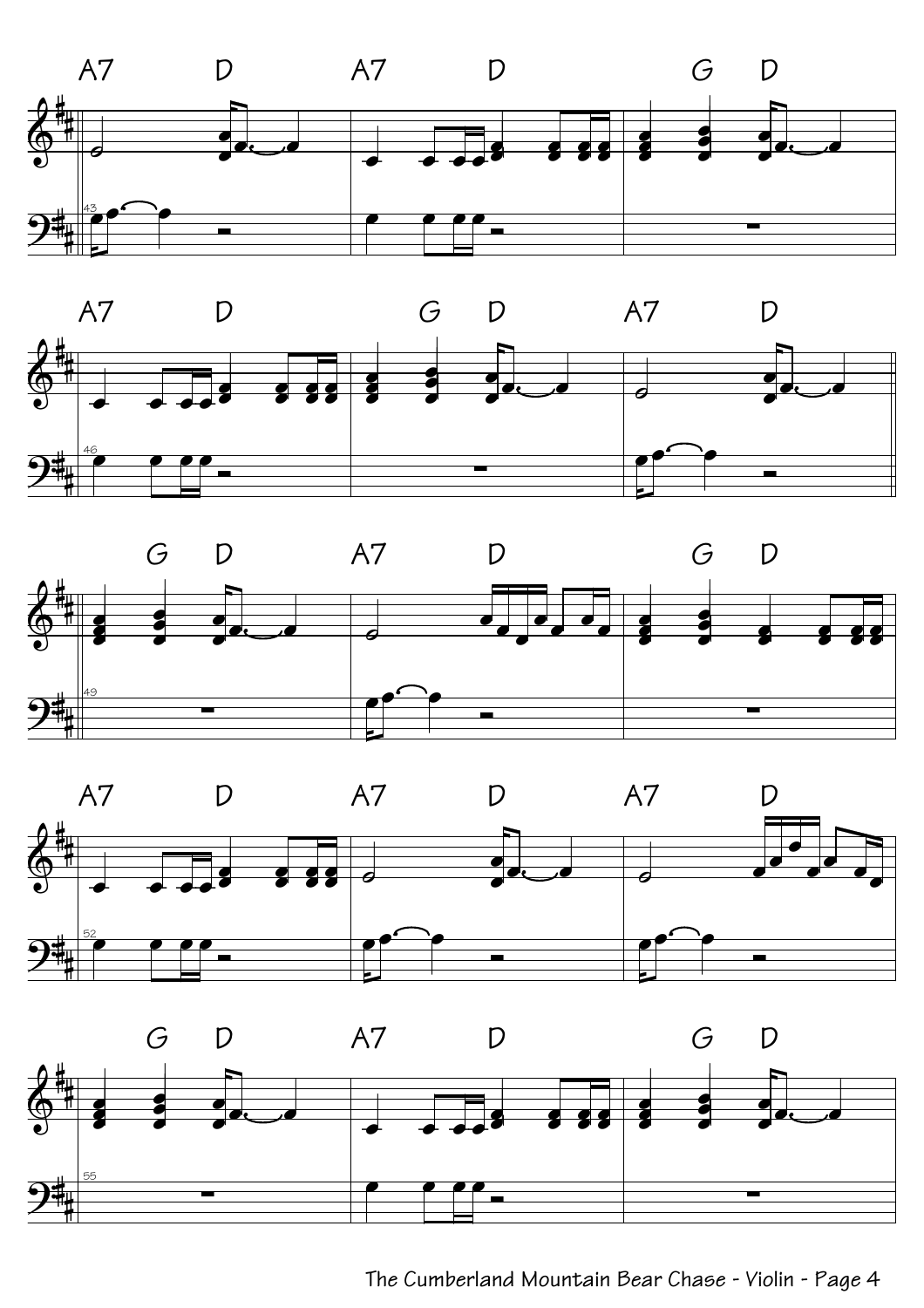





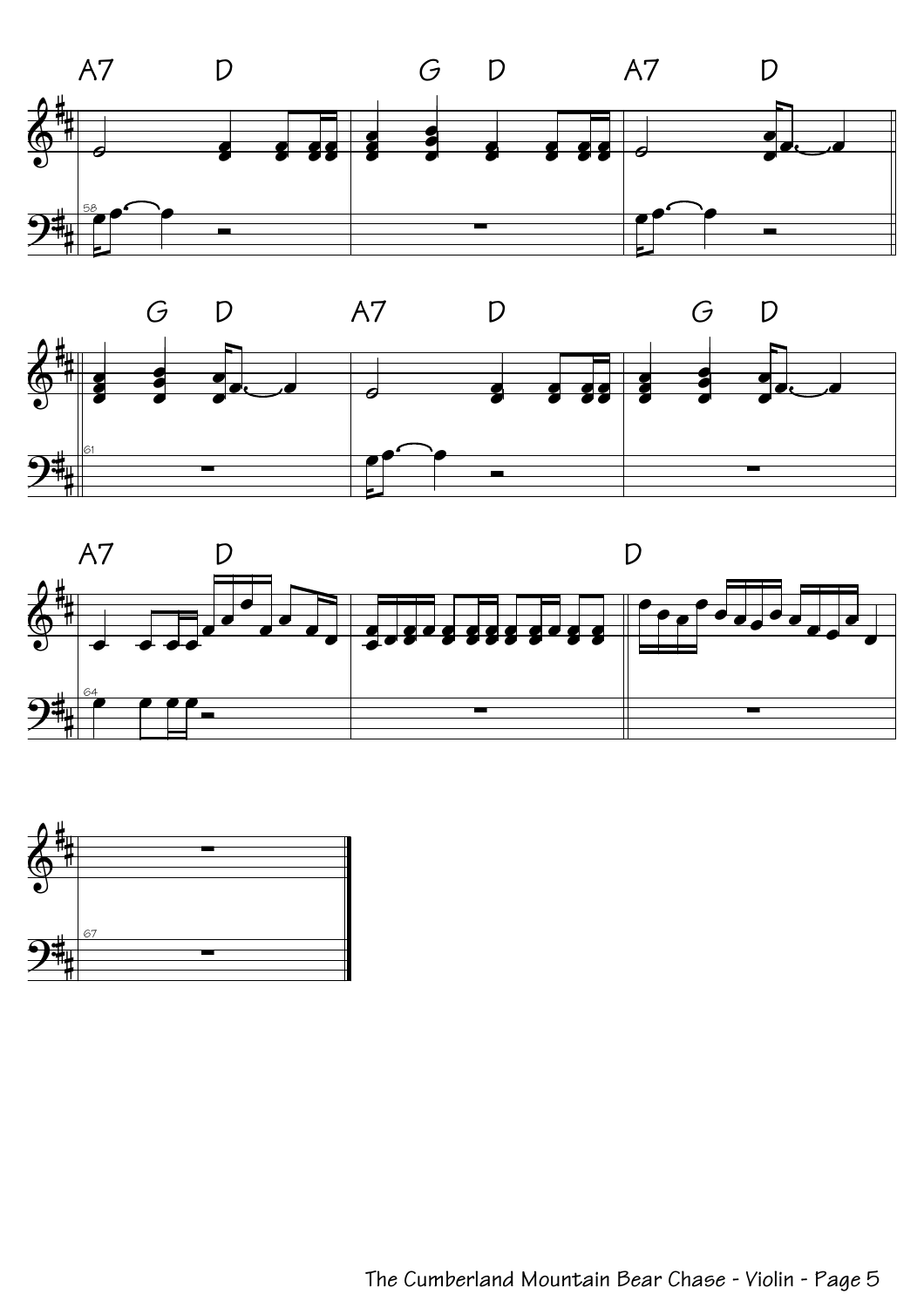#### The Cumberland Mountain Bear Chase - Acoustic String Bass